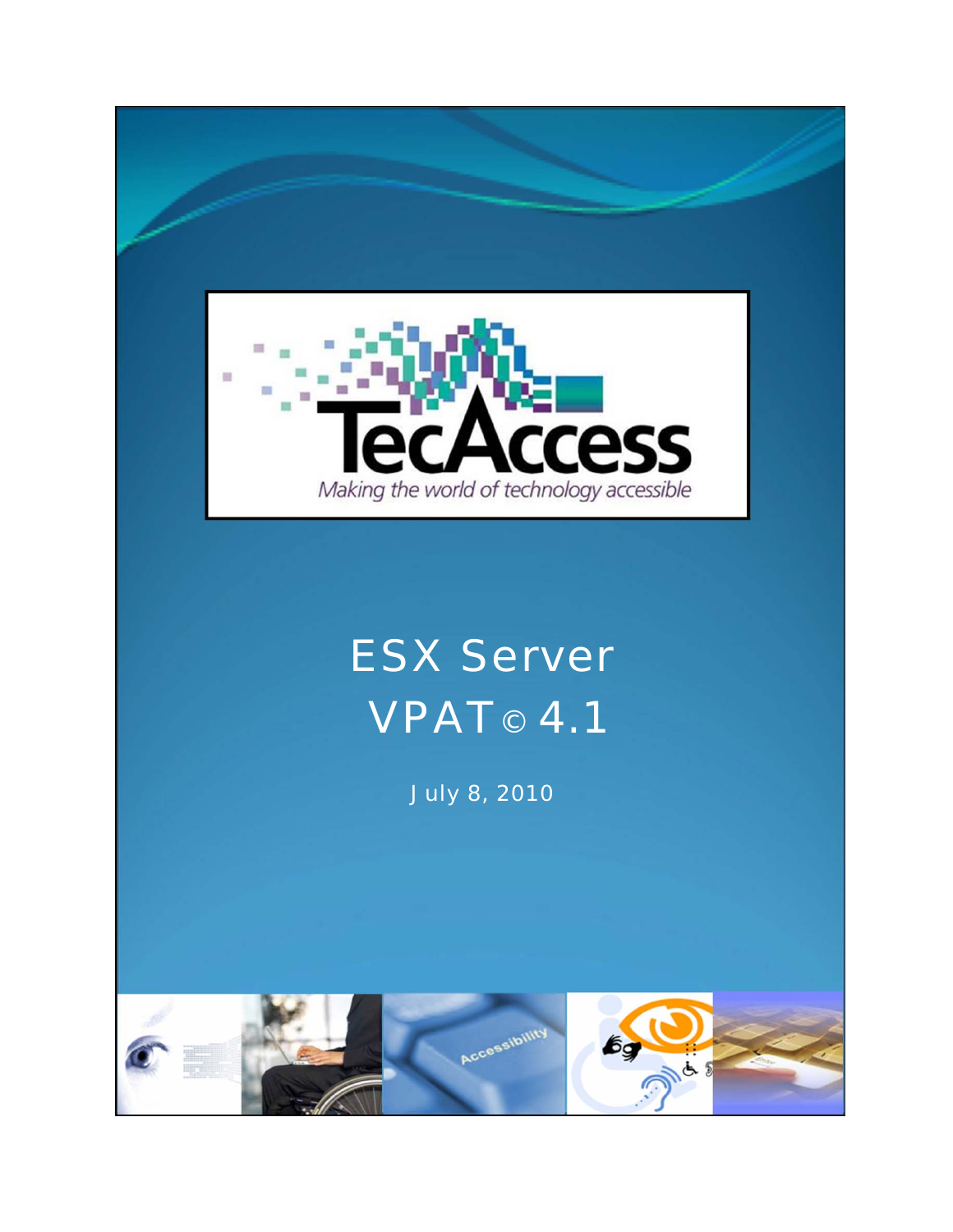

## **VPAT**®

Since the VPAT must be comprehensive, all Section 508 issues on all pages must be corrected to sustain compliance.

**Summary of Voluntary Product Accessibility Template** 

| <b>Criteria</b>                    | <b>Supporting Features</b> | <b>Remarks &amp; Explanations</b>  |  |
|------------------------------------|----------------------------|------------------------------------|--|
| Section 1194.21 Software           | Supports with              | Please reference the included      |  |
| <b>Applications and Operating</b>  | Exceptions                 | 1194.21 section.                   |  |
| Systems                            |                            |                                    |  |
| Section 1194.22 Web-based          | Supports with              | The Web based GUI accessed through |  |
| Internet Information and           | Exceptions                 | the VMware VI Web Access Client    |  |
| Applications                       |                            | allows access to ESX 4.1           |  |
|                                    |                            |                                    |  |
|                                    |                            | Please reference the included      |  |
|                                    |                            | 1194.22 section.                   |  |
| Section 1194.23                    | Not Applicable             |                                    |  |
| <b>Telecommunications Products</b> |                            |                                    |  |
| Section 1194.24 Video and          | Not Applicable             |                                    |  |
| <b>Multimedia Products</b>         |                            |                                    |  |
| Section 1194.25 Self-              | Not Applicable             |                                    |  |
| contained, Closed Products         |                            |                                    |  |
| Section 1194.26 Desktop and        | Not Applicable             |                                    |  |
| <b>Portable Computers</b>          |                            |                                    |  |
| Section 1194.31 Functional         | Supports with              | Please reference the attached      |  |
| Performance Criteria               | Exceptions                 | 1194.31 section.                   |  |
| Section 1194.41 Information,       | Supports                   | Please reference the attached      |  |
| Documentation and Support          |                            | 1194.41 section.                   |  |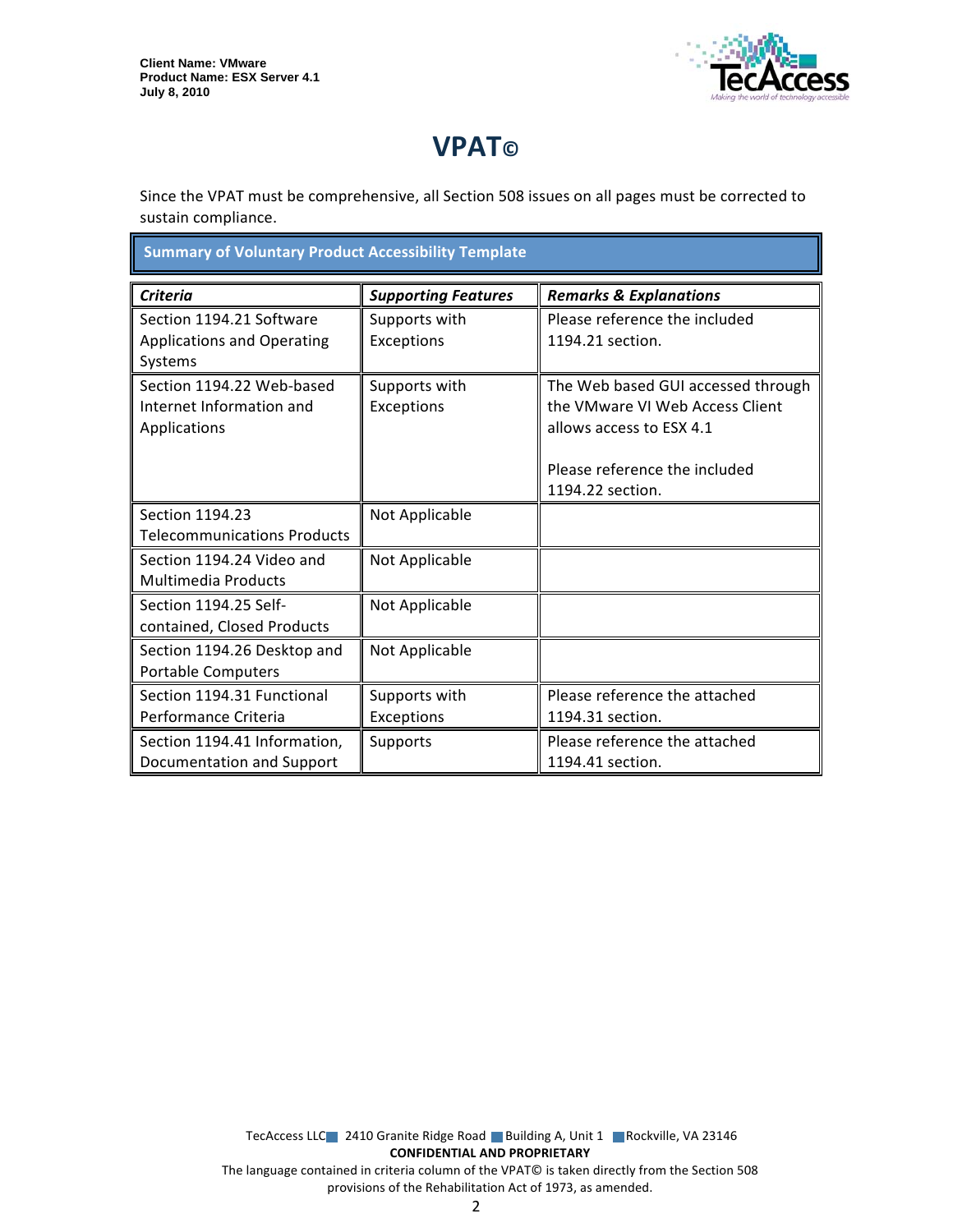

## **Supporting Features (Second Column on VPAT)**

| Supports                                                            | Use this language when you determine the product<br>fully meets the letter and intent of the Criteria.                                                                                                                                                                                                                                              |
|---------------------------------------------------------------------|-----------------------------------------------------------------------------------------------------------------------------------------------------------------------------------------------------------------------------------------------------------------------------------------------------------------------------------------------------|
| Supports with Exceptions                                            | Use this language when you determine the product<br>does not fully meet the letter and intent of the<br>Criteria, but provides some level of access relative to<br>the Criteria.                                                                                                                                                                    |
| Supports through Equivalent<br>Facilitation                         | Use this language when you have identified an<br>alternate way to meet the intent of the Criteria or<br>when the product does not fully meet the intent of<br>the Criteria.                                                                                                                                                                         |
| Supports when Combined with<br>Compatible AT                        | Use this language when you determine the product<br>fully meets the letter and intent of the Criteria when<br>used in combination with Compatible Assistive<br>Technology ("AT"). For example, many software<br>programs can provide speech output when combined<br>with a compatible screen reader (commonly used AT<br>for people who are blind). |
| Does Not Support                                                    | Use this language when you determine the product<br>does not meet the letter or intent of the Criteria.                                                                                                                                                                                                                                             |
| Not Applicable                                                      | Use this language when you determine the Criteria<br>does not apply to the specific product.                                                                                                                                                                                                                                                        |
| Not Applicable - Fundamental<br><b>Alteration Exception Applies</b> | language when you determine<br><b>Use</b><br>this<br>a<br>Fundamental Alteration of the product would be<br>required to meet the Criteria (see the access board's<br>definition of "fundamental<br>standards<br>for the<br>alteration").                                                                                                            |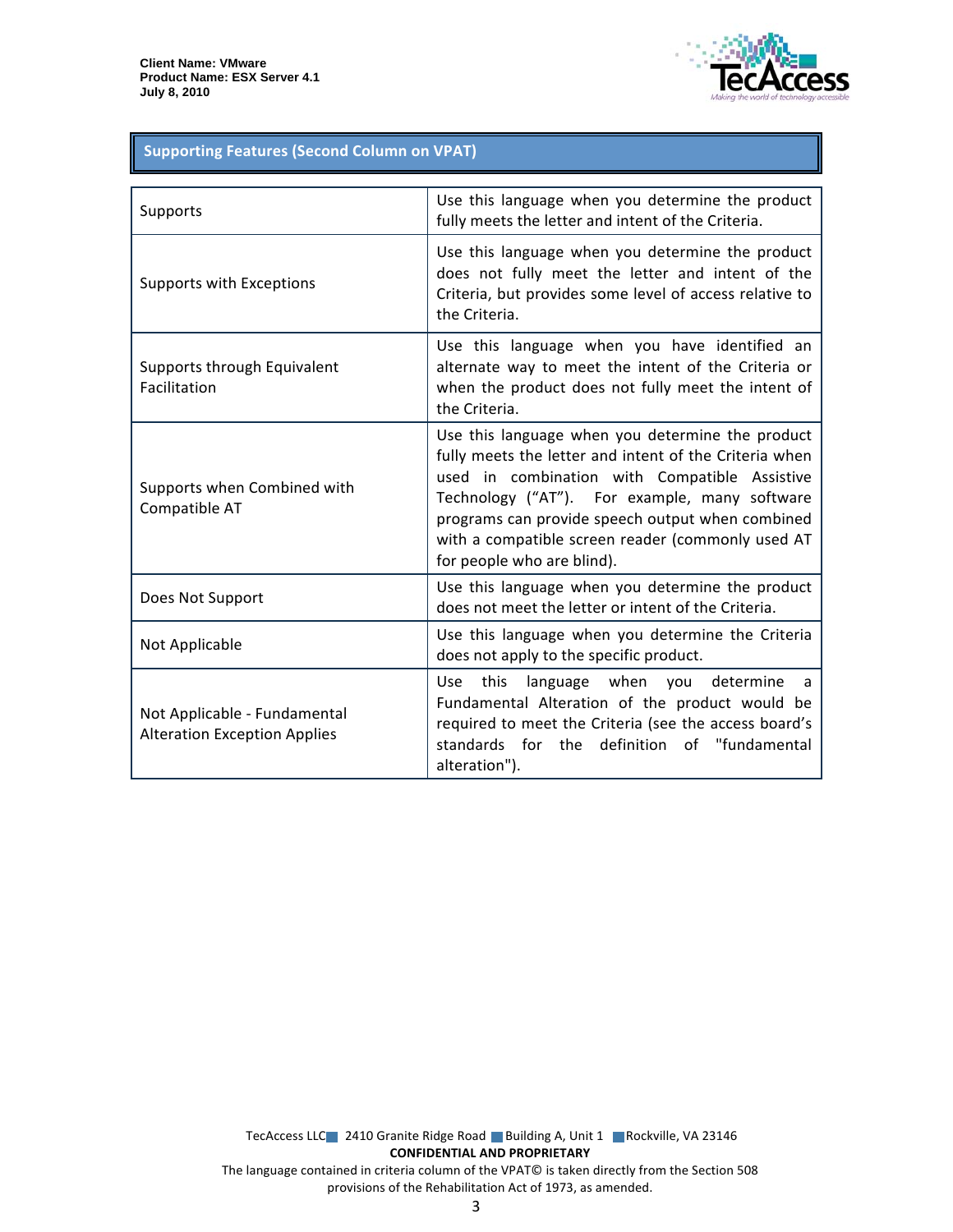

| 1194.21 Software Applications and Operating Systems                                                                                                                                                                                                                                                                                                                                                                                                                                                                                                                                               |                                                   |                                                                                                                                                                                                                                                                                                                                                                                                                                                                                                                                                                                                                                                                                                                  |  |
|---------------------------------------------------------------------------------------------------------------------------------------------------------------------------------------------------------------------------------------------------------------------------------------------------------------------------------------------------------------------------------------------------------------------------------------------------------------------------------------------------------------------------------------------------------------------------------------------------|---------------------------------------------------|------------------------------------------------------------------------------------------------------------------------------------------------------------------------------------------------------------------------------------------------------------------------------------------------------------------------------------------------------------------------------------------------------------------------------------------------------------------------------------------------------------------------------------------------------------------------------------------------------------------------------------------------------------------------------------------------------------------|--|
| पाप्टाप                                                                                                                                                                                                                                                                                                                                                                                                                                                                                                                                                                                           | <del>วนpportmy</del>                              | <del>nemarks &amp; Explanations</del>                                                                                                                                                                                                                                                                                                                                                                                                                                                                                                                                                                                                                                                                            |  |
| (a) When software is designed to run<br>on a system that has a keyboard,<br>product functions shall be executable<br>from a keyboard where the function<br>itself or the result of performing a<br>function can be discerned textually.                                                                                                                                                                                                                                                                                                                                                           | <b>Features</b><br>Supports<br>with<br>Exceptions | The Windows based GUI accessed<br>through the VMware vSphere client<br>4.1 does not allow keyboard access to<br>all screens and all functions.<br>For example, the Windows based GUI<br>accessed through the VMware<br>vSphere client 4.1 does allow the user<br>to move the focus from one tab to<br>another in the Inventory, however<br>even though the focus moves from<br>tab to tab, there is no way to access<br>the content of the of tab with either<br>the space or enter keys which is the<br>Windows Standard.<br>The Web based interface does not<br>allow keyboard access to all screens<br>and all functions.<br>For example, all tabs are not<br>reachable with a screen reader on<br>web pages. |  |
| (b) Applications shall not disrupt or<br>disable activated features of other<br>products that are identified as<br>accessibility features, where those<br>features are developed and<br>documented according to industry<br>standards. Applications also shall not<br>disrupt or disable activated features of<br>any operating system that are<br>identified as accessibility features<br>where the application programming<br>interface for those accessibility features<br>has been documented by the<br>manufacturer of the operating system<br>and is available to the product<br>developer. | Supports<br>with<br>Exceptions                    | The Windows based GUI accessed<br>through the VMware vSphere client<br>4.1 and the web based interface do<br>honor or extend some Windows high<br>contrast settings but do not allow<br>large font settings.                                                                                                                                                                                                                                                                                                                                                                                                                                                                                                     |  |

1194.21 Software Applications and Operating Systems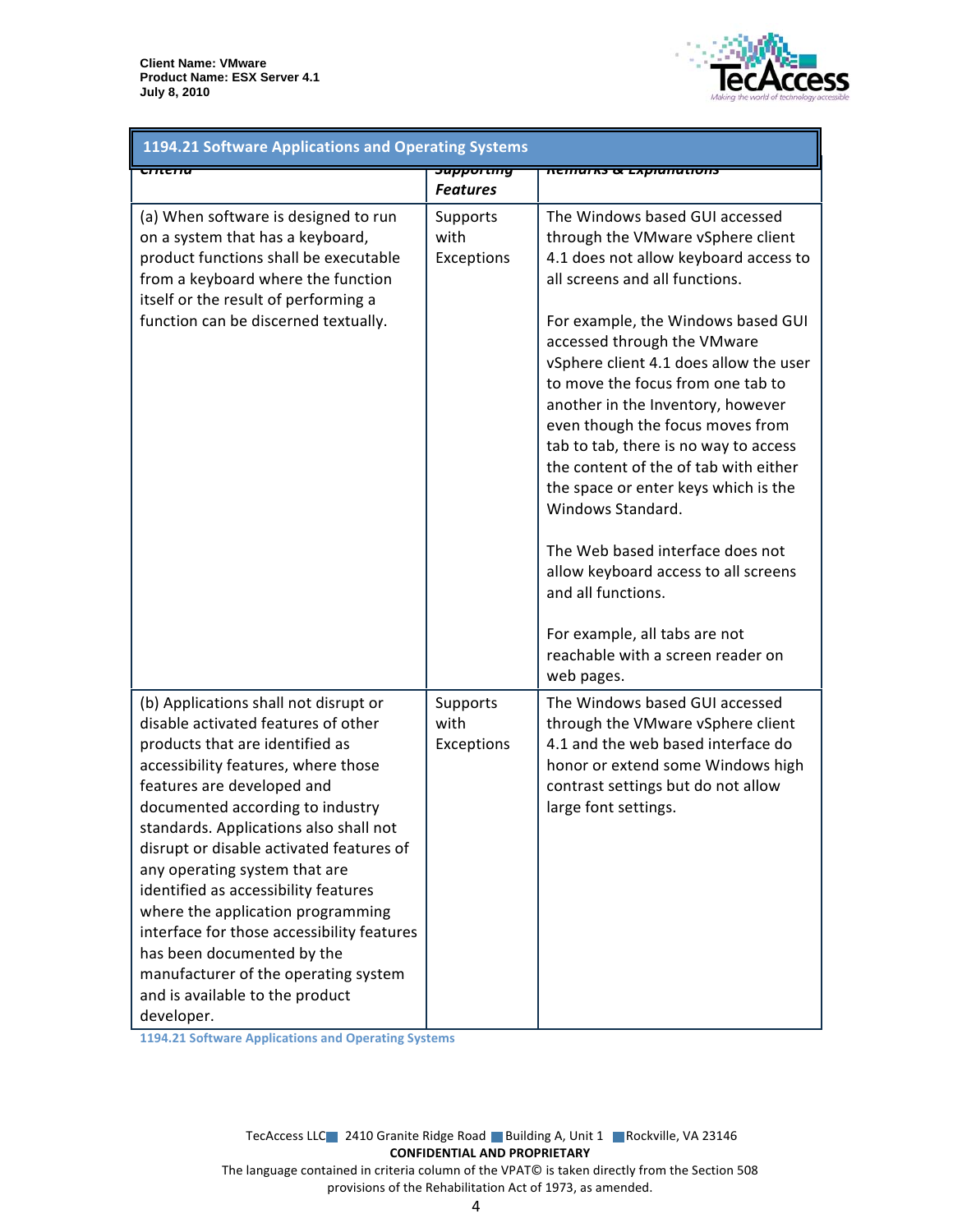

| 1194.21 Software Applications and Operating Systems, continued                                                                                                                                                                                                                                          |                                         |                                                                                                                                                                                                                                                                                                                                                      |  |
|---------------------------------------------------------------------------------------------------------------------------------------------------------------------------------------------------------------------------------------------------------------------------------------------------------|-----------------------------------------|------------------------------------------------------------------------------------------------------------------------------------------------------------------------------------------------------------------------------------------------------------------------------------------------------------------------------------------------------|--|
| पासाप                                                                                                                                                                                                                                                                                                   | <del>วนpportmy</del><br><b>Features</b> | <del>nemurks &amp; Explumations</del>                                                                                                                                                                                                                                                                                                                |  |
| (c) A well-defined on-screen indication<br>of the current focus shall be provided<br>that moves among interactive interface<br>elements as the input focus changes.<br>The focus shall be programmatically<br>exposed so that Assistive Technology<br>can track focus and focus changes.                | Supports<br>with<br>Exceptions          | The Windows based GUI accessed<br>through the VMware vSphere client<br>4.1 and the web based interface do<br>not always provide accurate<br>information about the focus on the<br>current screen.<br>For example, the focus can move to<br>areas that appear to be blank, but a<br>screen reader will read information<br>that is not on the screen. |  |
| (d) Sufficient information about a user<br>interface element including the<br>identity, operation and state of the<br>element shall be available to Assistive<br>Technology. When an image represents<br>a program element, the information<br>conveyed by the image must also be<br>available in text. | Supports<br>with<br>Exceptions          | The Windows based GUI accessed<br>through the VMware vSphere client<br>4.1 and the web based interface does<br>not always present accurate<br>information to the user of AT.<br>See 1194.21(b) and 1194.21(c) for<br>examples.                                                                                                                       |  |
| (e) When bitmap images are used to<br>identify controls, status indicators, or<br>other programmatic elements, the<br>meaning assigned to those images shall<br>be consistent throughout an<br>application's performance.                                                                               | Supports                                | Bitmap images are used in a<br>consistent manner.                                                                                                                                                                                                                                                                                                    |  |
| (f) Textual information shall be<br>provided through operating system<br>functions for displaying text. The<br>minimum information that shall be<br>made available is text content, text<br>input caret location, and text<br>attributes.                                                               | Supports<br>with<br>Exceptions          | Not all text is displayed through<br>operating system function for<br>displaying text.                                                                                                                                                                                                                                                               |  |
| (g) Applications shall not override user<br>selected contrast and color selections<br>and other individual display attributes.                                                                                                                                                                          | Supports<br>with<br>Exceptions          | The Windows based GUI accessed<br>through the VMware vSphere client<br>4.1 and the web based interface do<br>honor or extend some Windows high<br>contrast settings but does not allow<br>large font settings.                                                                                                                                       |  |

1194.21 Software Applications and Operating Systems, continued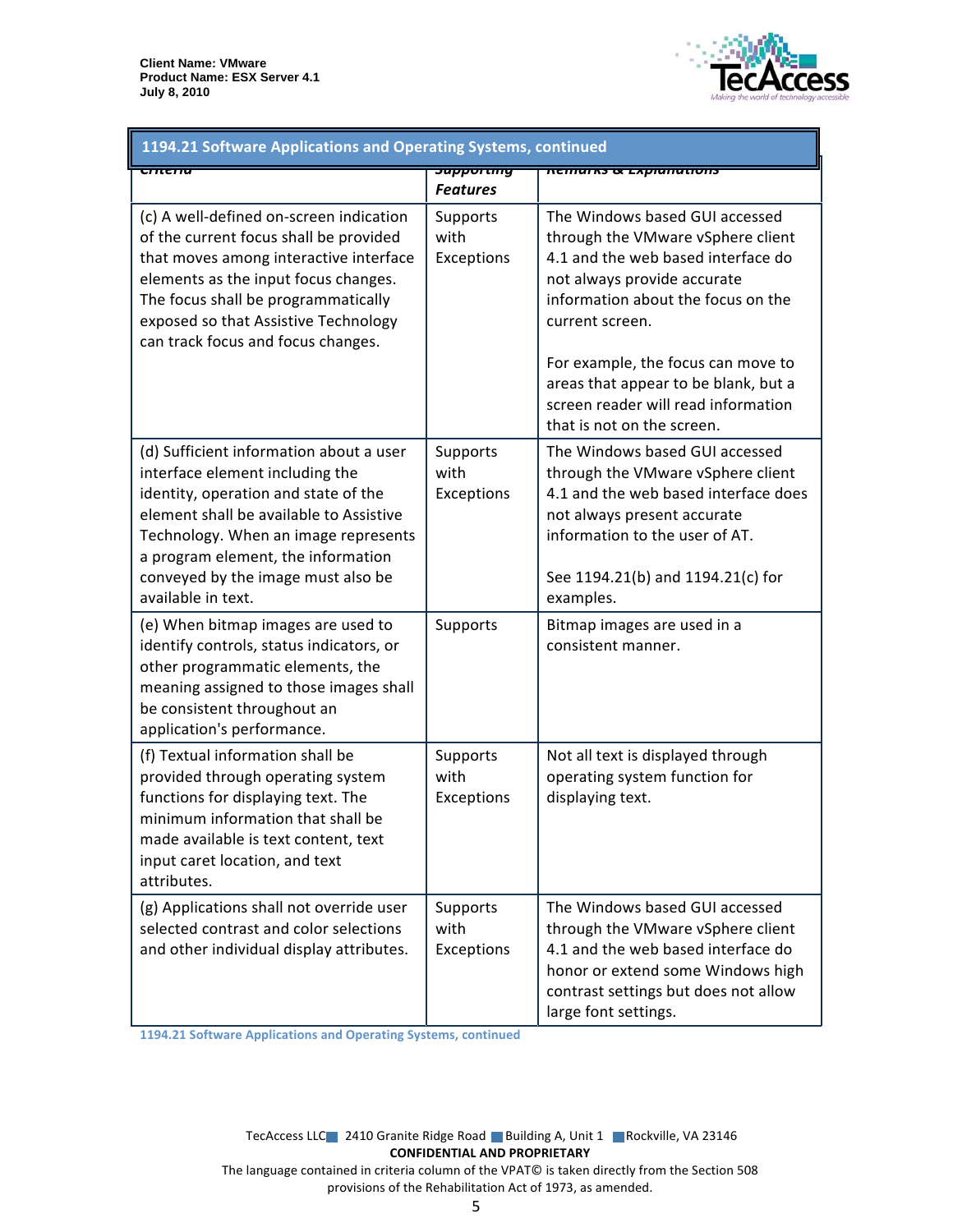

| 1194.21 Software Applications and Operating Systems, continued                                                                                                                                                                                                   |                                          |                                                                                                                                                                                                                                                                                                                                          |  |
|------------------------------------------------------------------------------------------------------------------------------------------------------------------------------------------------------------------------------------------------------------------|------------------------------------------|------------------------------------------------------------------------------------------------------------------------------------------------------------------------------------------------------------------------------------------------------------------------------------------------------------------------------------------|--|
| पााएगाव                                                                                                                                                                                                                                                          | <del>Supporting</del><br><b>Features</b> | <b>Remarks &amp; Explanations</b>                                                                                                                                                                                                                                                                                                        |  |
| (h) When animation is displayed, the<br>information shall be displayable in at<br>least one non-animated presentation<br>mode at the option of the user.                                                                                                         | Not<br>Applicable                        | There is no animation in the<br>application.                                                                                                                                                                                                                                                                                             |  |
| (i) Color coding shall not be used as the<br>only means of conveying information,<br>indicating an action, prompting a<br>response, or distinguishing a visual<br>element.                                                                                       | Supports                                 | This product does not use color<br>coding as the only means to convey<br>information, indicating an action,<br>prompting responses or<br>distinguishing visual elements.                                                                                                                                                                 |  |
| (j) When a product permits a user to<br>adjust color and contrast settings, a<br>variety of color selections capable of<br>producing a range of contrast levels<br>shall be provided.                                                                            | Not<br>Applicable                        | The VMware vSphere client does not<br>permit a user to adjust color or<br>contrast selections through the<br>product itself. The product inherits<br>some settings from Microsoft<br>Windows which provides a range of<br>contrast levels for applications that<br>allow a user to adjust color and<br>contrast settings see 1194.21(g). |  |
| (k) Software shall not use flashing or<br>blinking text, objects, or other<br>elements having a flash or blink<br>frequency greater than 2 Hz and lower<br>than 55 Hz.                                                                                           | Supports                                 | No flashing or blinking text is used in<br>this product.                                                                                                                                                                                                                                                                                 |  |
| (I) When electronic forms are used, the<br>form shall allow people using Assistive<br>Technology to access the information,<br>field elements, and functionality<br>required for completion and<br>submission of the form, including all<br>directions and cues. | Supports                                 | When using the Windows based GUI<br>accessed through the VMware<br>vSphere client 4.1 all form fields are<br>accessible to AT.                                                                                                                                                                                                           |  |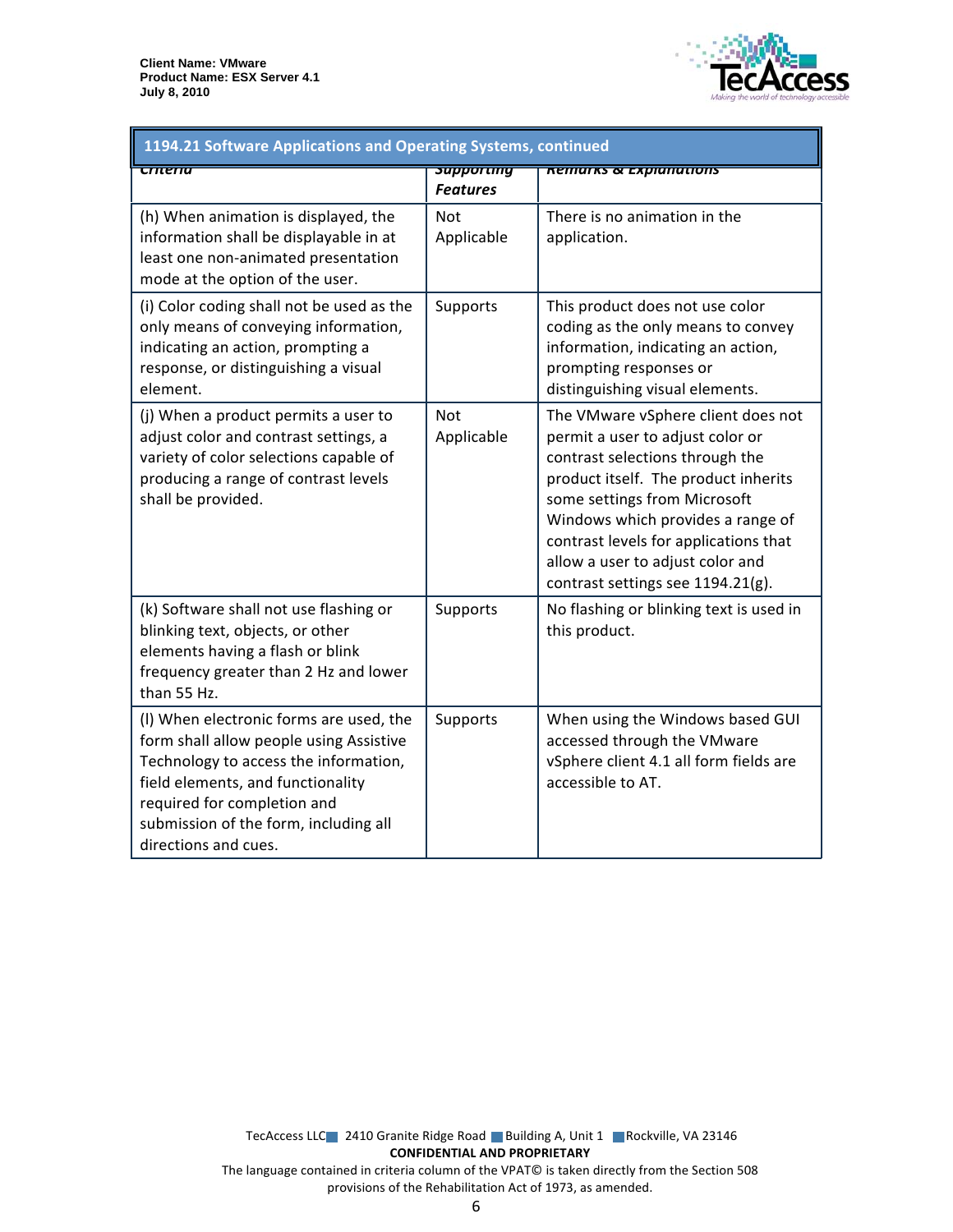

| <b>Criteria</b>                                                                                                                                                          | <b>Supporting</b><br><b>Features</b> | <b>Remarks &amp; Explanations</b>                                                                                                                                                                                                                                                                                                                                                                               |
|--------------------------------------------------------------------------------------------------------------------------------------------------------------------------|--------------------------------------|-----------------------------------------------------------------------------------------------------------------------------------------------------------------------------------------------------------------------------------------------------------------------------------------------------------------------------------------------------------------------------------------------------------------|
| (a) A text equivalent for every non-text<br>element shall be provided (e.g., via<br>"alt", "longdesc", or in element<br>content).                                        | Supports<br>with<br>Exceptions       | When accessed through the Virtual<br>Infrastructure - VI Web Access Client<br>4.1. some Images do not have Alt<br>attributes or text equivalents.<br>For Example, some images are<br>background images which are linked<br>and do not have alt or title tags on<br>the images or links.<br>Another example would be that<br>images that appear to be spacer<br>images also do not have appropriate<br>alt tags. |
| (b) Equivalent alternatives for any<br>multimedia presentation shall be<br>synchronized with the presentation.                                                           | Not<br>Applicable                    | There is no multimedia.                                                                                                                                                                                                                                                                                                                                                                                         |
| (c) Web pages shall be designed so that<br>all information conveyed with color is<br>also available without color, for<br>example from context or markup.                | Supports                             | Color is not used as a sole means of<br>conveying information.                                                                                                                                                                                                                                                                                                                                                  |
| (d) Documents shall be organized so<br>they are readable without requiring an<br>associated style sheet.                                                                 | Does Not<br>Support                  | When Style Sheets are disabled the<br>page is not usable.                                                                                                                                                                                                                                                                                                                                                       |
| (e) Redundant text links shall be<br>provided for each active region of a<br>server-side image map.                                                                      | Not<br>Applicable                    | Server-side image maps are not used.                                                                                                                                                                                                                                                                                                                                                                            |
| (f) Client-side image maps shall be<br>provided instead of server-side image<br>maps except where the regions cannot<br>be defined with an available geometric<br>shape. | Not<br>Applicable                    | Client-side image maps are not used.                                                                                                                                                                                                                                                                                                                                                                            |
| (g) Row and column headers shall be<br>identified for data tables.                                                                                                       | Does Not<br>Support                  | No tables have TH tags.                                                                                                                                                                                                                                                                                                                                                                                         |
| (h) Markup shall be used to associate<br>data cells and header cells for data<br>tables that have two or more logical<br>levels of row or column headers.                | <b>Not</b><br>Applicable             | Data tables do not have multilevel<br>columns or rows.                                                                                                                                                                                                                                                                                                                                                          |
| (i) Frames shall be titled with text that<br>facilitates frame identification and<br>navigation.                                                                         | Does Not<br>Support                  | iFrames are not titled with<br>meaningful text.                                                                                                                                                                                                                                                                                                                                                                 |

TecAccess LLC 2410 Granite Ridge Road Building A, Unit 1 Rockville, VA 23146 **CONFIDENTIAL AND PROPRIETARY** 

The language contained in criteria column of the VPAT© is taken directly from the Section 508 provisions of the Rehabilitation Act of 1973, as amended.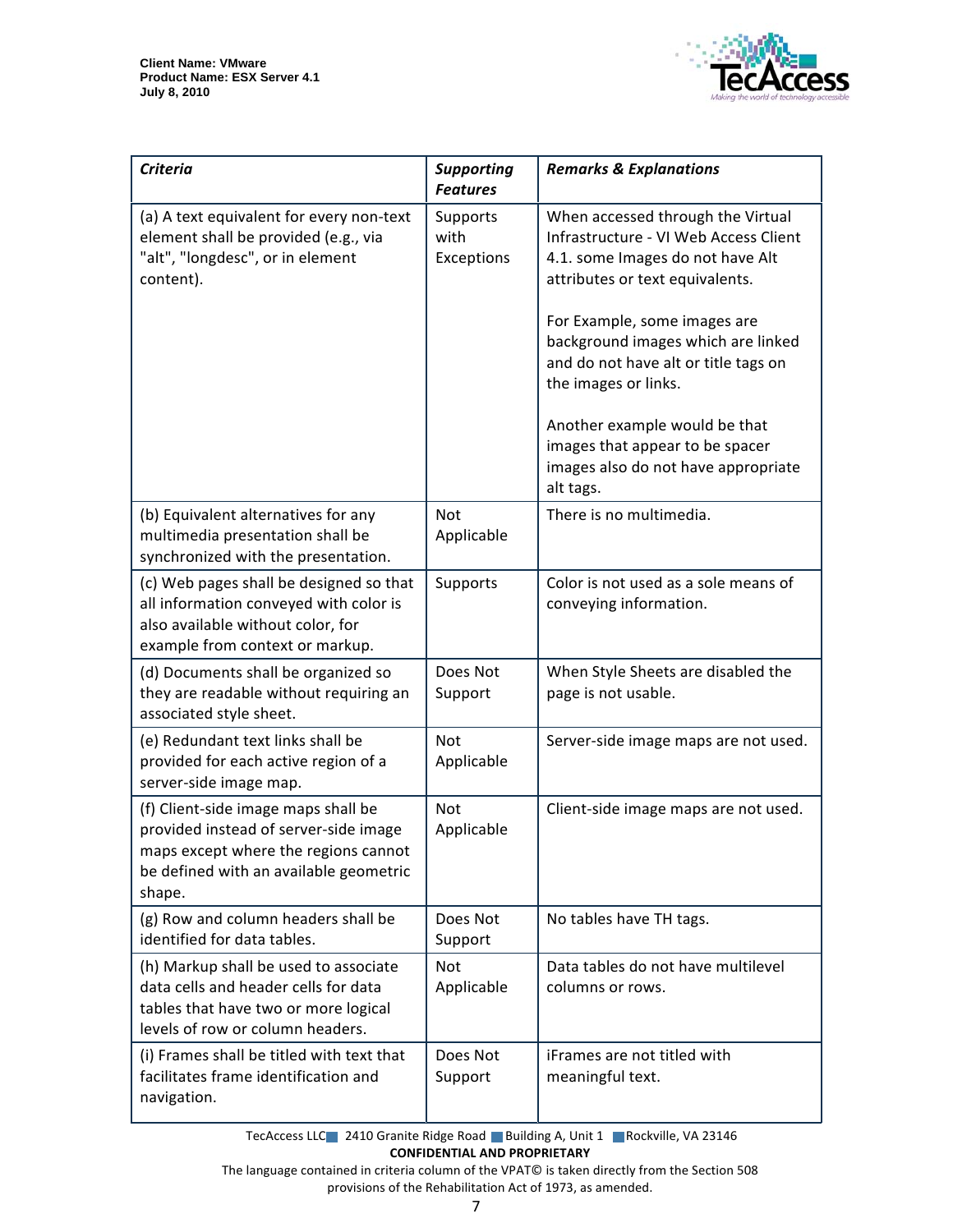

1194.22 Web-based Intranet and Internet Information and Applications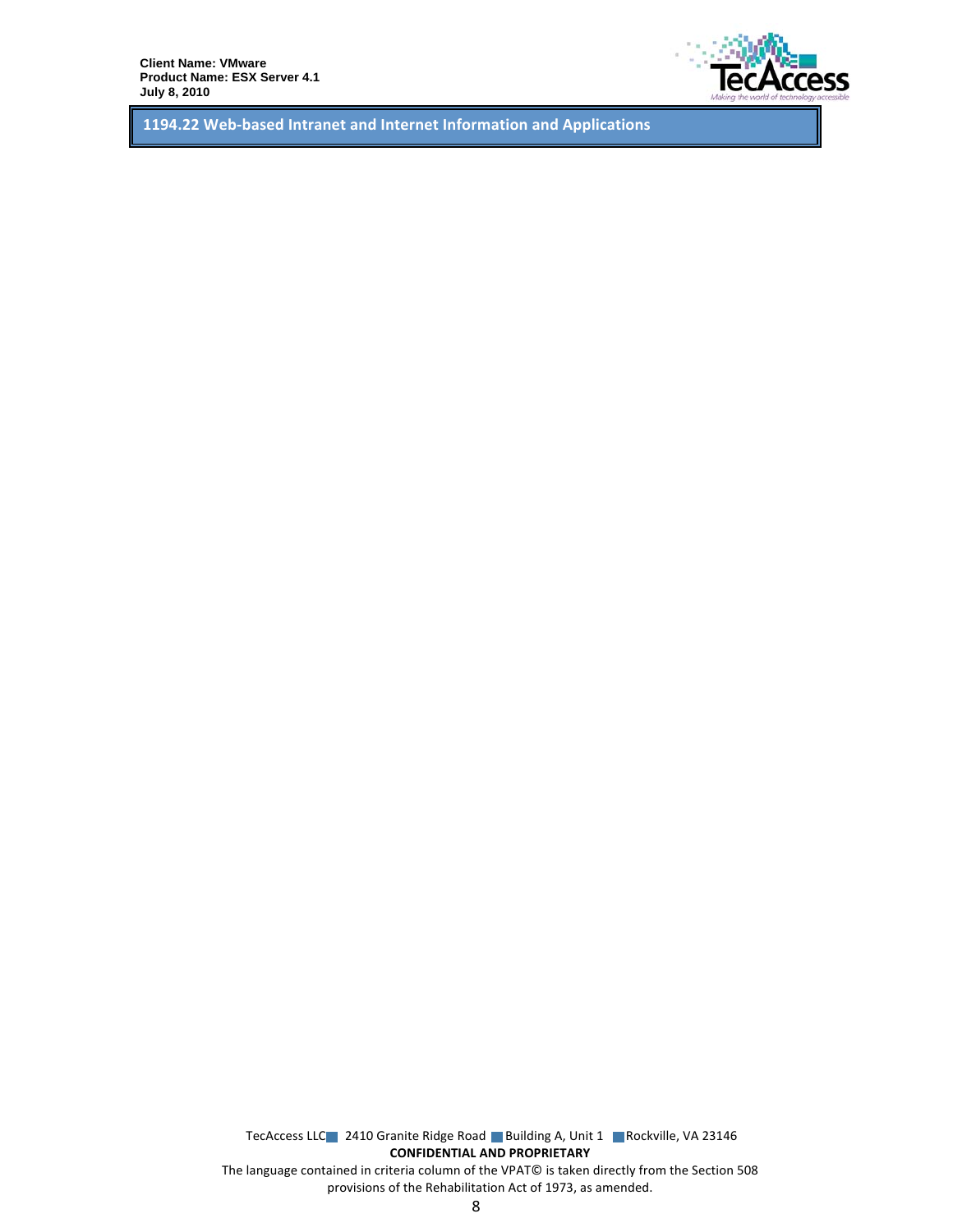

| 1194.22 Web-based Intranet and Internet Information and Applications, continued                                                                                                                                                                                                                                        |                                      |                                                                                                                                                                              |  |
|------------------------------------------------------------------------------------------------------------------------------------------------------------------------------------------------------------------------------------------------------------------------------------------------------------------------|--------------------------------------|------------------------------------------------------------------------------------------------------------------------------------------------------------------------------|--|
| Criteria                                                                                                                                                                                                                                                                                                               | <b>Supporting</b><br><b>Features</b> | <b>Remarks &amp; Explanations</b>                                                                                                                                            |  |
| (j) Pages shall be designed to avoid<br>causing the screen to flicker with a<br>frequency greater than 2 Hz and lower<br>than 55 Hz.                                                                                                                                                                                   | Supports                             | Pages do not flash or blink.                                                                                                                                                 |  |
| (k) A text-only page, with equivalent<br>information or functionality, shall be<br>provided to make a web site comply<br>with the provisions of this part, when<br>compliance cannot be accomplished in<br>any other way. The content of the text-<br>only page shall be updated whenever<br>the primary page changes. | <b>Not</b><br>Applicable             | A text only page is not needed to the<br>application.                                                                                                                        |  |
| (I) When pages utilize scripting<br>languages to display content, or to<br>create interface elements, the<br>information provided by the script shall<br>be identified with functional text that<br>can be read by (AT).                                                                                               | Supports<br>with<br>Exceptions       | Not all Interfaces are keyboard<br>accessible or readable.<br>See 1194.21(a), (b), (c), and (d)                                                                              |  |
| (m) When a web page requires that an<br>applet, plug-in or other application be<br>present on the client system to<br>interpret page content, the page must<br>provide a link to a plug-in or applet that<br>complies with §1194.21(a) through (I).                                                                    | Not<br>Applicable                    | Plug-ins are not used.                                                                                                                                                       |  |
| (n) When electronic forms are designed<br>to be completed on-line, the form shall<br>allow people using (AT) to access the<br>information, field elements, and<br>functionality required for completion<br>and submission of the form, including<br>all directions and cues.                                           | Supports<br>with<br>Exceptions       | Not all form fields are labeled so they<br>can be read with AT.<br>For example: Login Page does not<br>have form fields labeled. Using a<br>screen reader you cannot log in. |  |
| (o) A method shall be provided that<br>permits users to skip repetitive<br>navigation links.                                                                                                                                                                                                                           | Does Not<br>Support                  | There are no links to skip over<br>repetitive navigation links.                                                                                                              |  |
| (p) When a timed response is required,<br>the user shall be alerted and given<br>sufficient time to indicate more time is<br>required.                                                                                                                                                                                 | Not<br>Applicable                    | There are no timed responses<br>required.                                                                                                                                    |  |

1194.22 Web-based Intranet and Internet Information and Applications, continued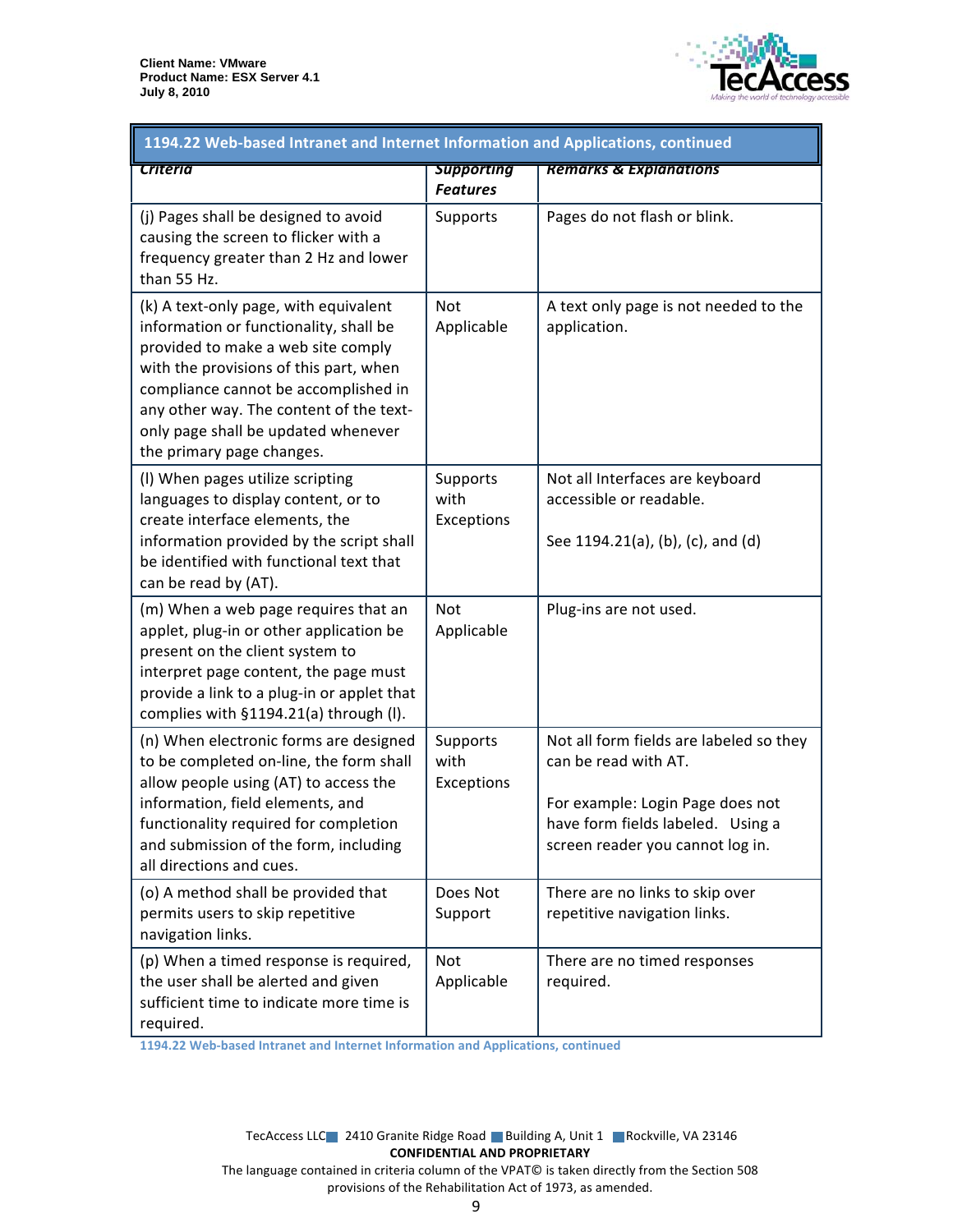

## 1194.31 Functional Performance Criteria

| <b>Criteria</b>                                                                                                                                                                                                                                                                                                                  | <b>Supporting</b><br><b>Features</b> | <b>Remarks &amp; Explanations</b>                                                                                                                                                                                                                   |
|----------------------------------------------------------------------------------------------------------------------------------------------------------------------------------------------------------------------------------------------------------------------------------------------------------------------------------|--------------------------------------|-----------------------------------------------------------------------------------------------------------------------------------------------------------------------------------------------------------------------------------------------------|
| (a) At least one mode of operation and<br>information retrieval that does not require<br>user vision shall be provided, or support for<br>assistive technology used by people who<br>are blind or visually impaired shall be<br>provided.                                                                                        | Supports<br>with<br>Exceptions       | The Windows based GUI accessed<br>through the VMware vSphere client<br>does not offer total support of AT.<br>The WEB based GUI accessed<br>through the VMware VI Web Access<br>Client does not offer total support<br>for AT.                      |
| (b) At least one mode of operation and<br>information retrieval that does not require<br>visual acuity greater than 20/70 shall be<br>provided in audio and enlarged print output<br>working together or independently, or<br>support for assistive technology used by<br>people who are visually impaired shall be<br>provided. | Supports                             | The Windows based GUI accessed<br>through the VMware vSphere client<br>allows use of screen magnification<br>software.<br>The Web- based GUI accessed<br>through the VMware VI Web Access<br>Client allows use of screen<br>magnification software. |
| (c) At least one mode of operation and<br>information retrieval that does not require<br>user hearing shall be provided, or support<br>for assistive technology used by people who<br>are deaf or hard of hearing shall be<br>provided.                                                                                          | Supports                             | Hearing is not required.                                                                                                                                                                                                                            |
| (d) Where audio information is important<br>for the use of a product, at least one mode<br>of operation and information retrieval shall<br>be provided in an enhanced auditory<br>fashion, or support for assistive hearing<br>devices shall be provided.                                                                        | Not<br>Applicable                    | Audio is not present.                                                                                                                                                                                                                               |
| (e) At least one mode of operation and<br>information retrieval that does not require<br>user speech shall be provided, or support<br>for assistive technology used by people with<br>disabilities shall be provided.                                                                                                            | Supports                             | User speech is not required.                                                                                                                                                                                                                        |

1194.31 Functional Performance Criteria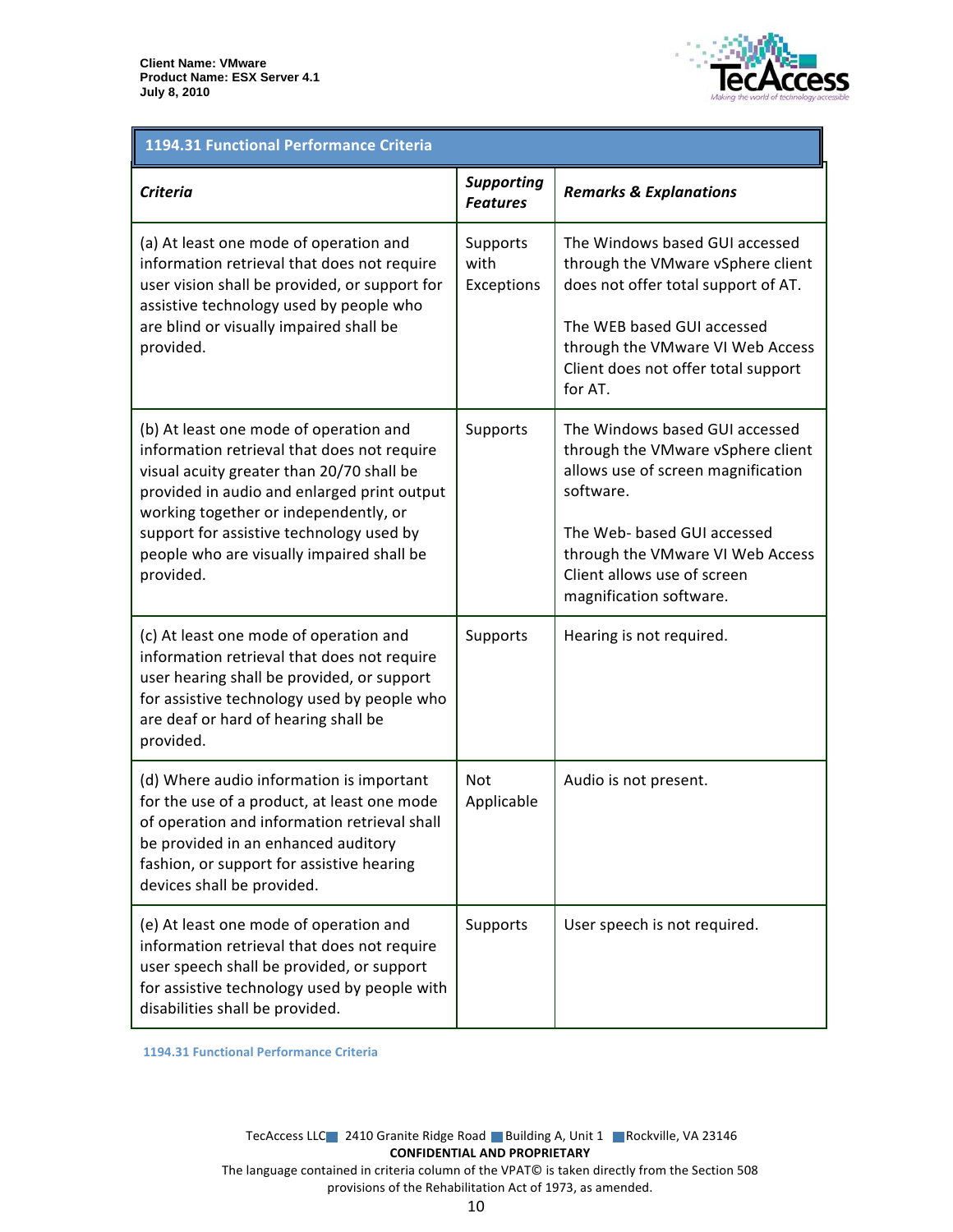

| 1194.31 Functional Performance Criteria, continued                                                                                                                                                                |                                      |                                                               |  |
|-------------------------------------------------------------------------------------------------------------------------------------------------------------------------------------------------------------------|--------------------------------------|---------------------------------------------------------------|--|
| Criteria                                                                                                                                                                                                          | <b>Supporting</b><br><b>Features</b> | <b>Remarks &amp; Explanations</b>                             |  |
| (f) At least one mode of operation and<br>information retrieval that does not require<br>fine motor control or simultaneous actions<br>and that is operable with limited reach and<br>strength shall be provided. | Supports                             | Fine motor control is not required<br>to use the application. |  |

1194.31 Functional Performance Criteria, continued